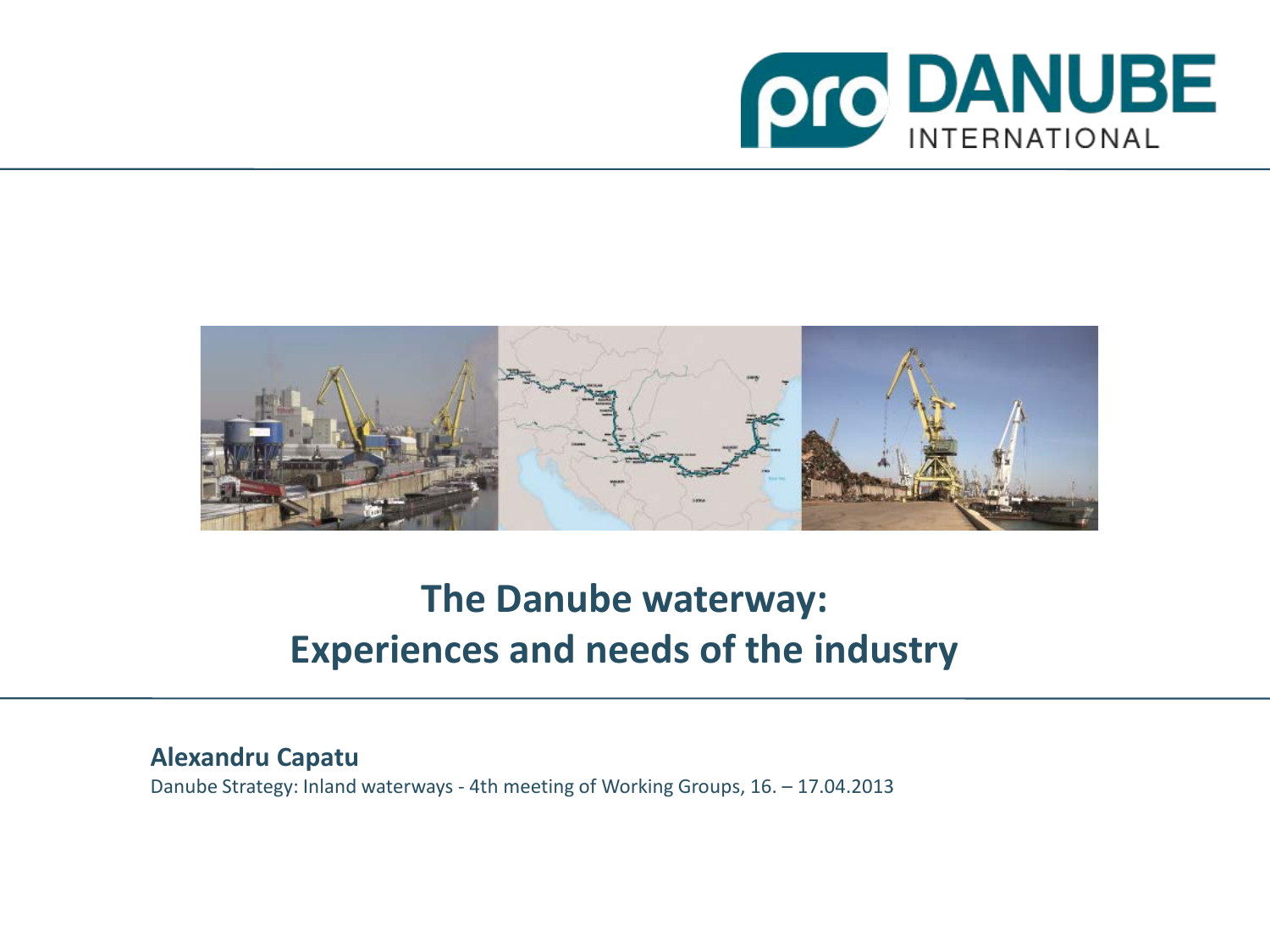# **Loading capacity depending on draft**

**Convoy : pusher + 6 barges Europa II type Transport : Constanta - Hungary - Constanta** 

|                                  |                                                     | $\vert$ Draft (m)               |  |                          |
|----------------------------------|-----------------------------------------------------|---------------------------------|--|--------------------------|
|                                  | $\vert$ 2,00 $\vert$ 2,30 $\vert$ 2,50 $\vert$ 2,70 |                                 |  |                          |
| Loading capacity / barge (mts)   |                                                     | $1.000$ $1.250$ $1.500$ $1.750$ |  |                          |
| Loading capacity / convoy (mts ) |                                                     |                                 |  | 6.000 7.500 9.000 10.500 |

#### **Convoy capacity**



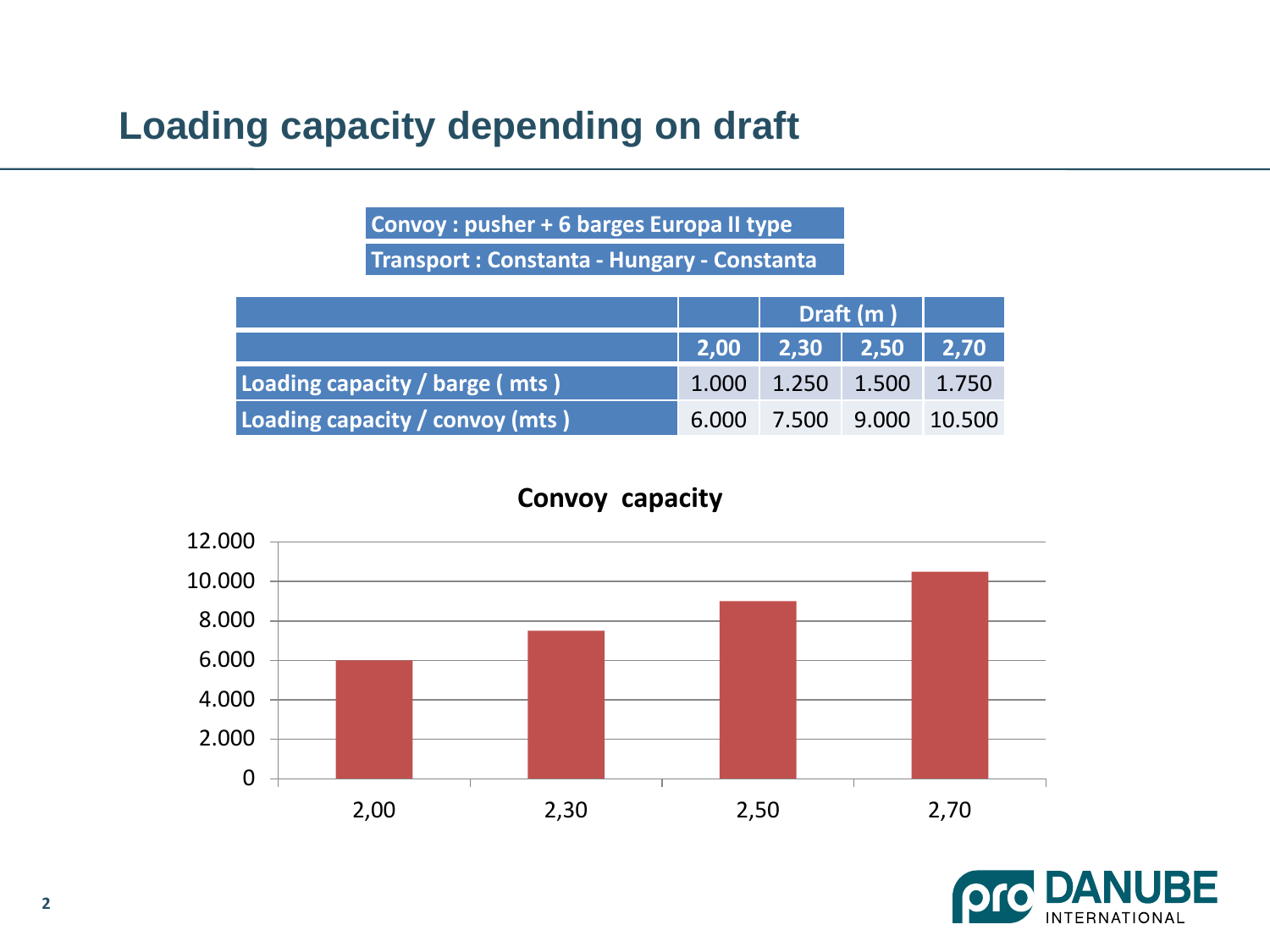#### **Annual average revenues per convoy depending on draft**

| <b>Draft</b>                                           | $\sqrt{2.00}$ | <b>2.30</b> | 2.50    | 2.70    |
|--------------------------------------------------------|---------------|-------------|---------|---------|
| Upstream revenue for freight 13 Euro / mts (Euro) 50%  | 39.000        | 48.750      | 58.500  | 68.250  |
| Downstream revenue for freight 17 Euro /mts (Euro) 85% | 86.700        | 108.375     | 130.050 | 151.725 |
| Total revenue (Euro)                                   | 125.700       | 157.125     | 188.550 | 219.975 |

**Average total revenue per to.: 20,95€**



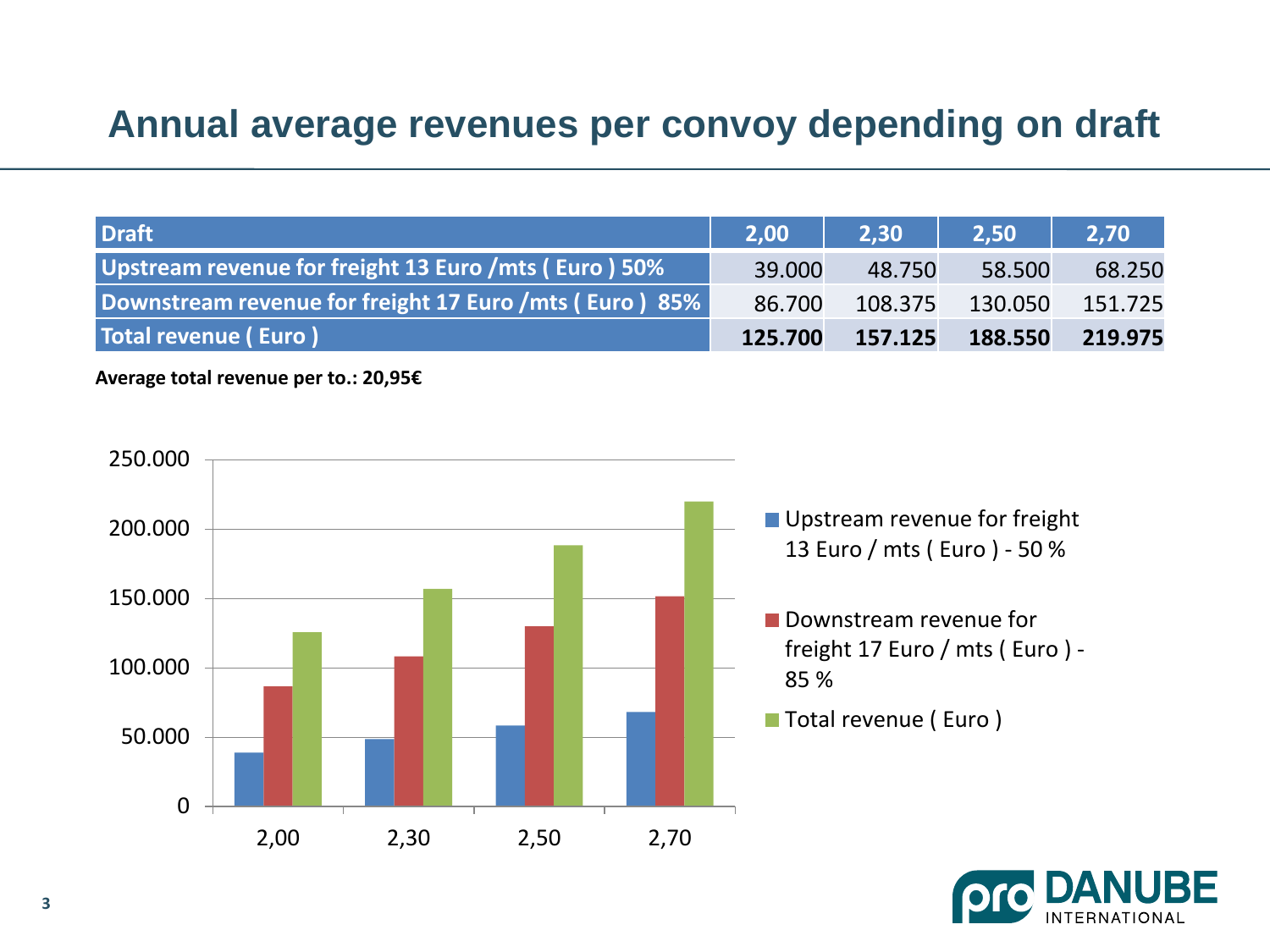# **Total costs(€)/ton depending on draft**

**4**

| <b>Fix costs round trip</b>               |         |        |                         |        | salaries, maintenance,             |
|-------------------------------------------|---------|--------|-------------------------|--------|------------------------------------|
| Constanta - HU - Constanta                | 49.500  | 49.500 | 49.500                  | 49.500 | depreciation a.o.                  |
| Variable costs round trip                 | 78.557  | 83.128 | 87.699                  | 92.270 |                                    |
| Constanta - HU - Constanta                |         |        |                         |        | diesel, port and channel fees a.o. |
| <b>General &amp; administration costs</b> | 12.806  | 13.263 | 13.720                  | 14.177 | Diesel price : 850€/ to            |
| Total costs                               | 140.863 |        | 145.891 150.919 155.947 |        |                                    |
| Total costs / ton $(up + down)$           | 23,48   | 19,45  | 16,77                   | 14,85  |                                    |
| <b>Draft</b>                              | 2,00    | 2,30   | 2,50                    | 2,70   |                                    |

**Total costs / tonne ( up + down )** 

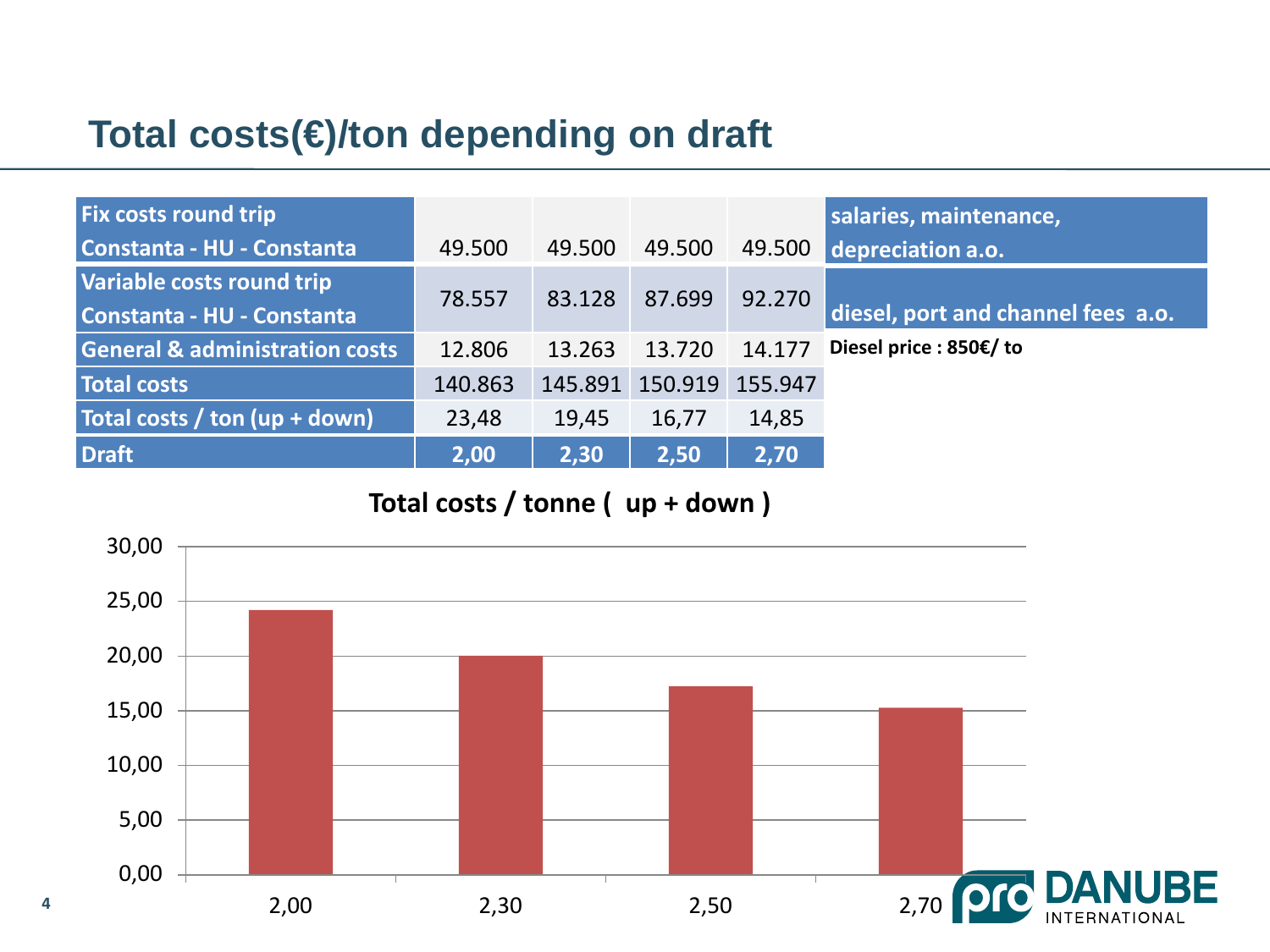# **Profit in Euro (%) depending on draft**

| <b>Draft</b>                | 2,00      | 2,30                            | 2,50   | 2,70          |
|-----------------------------|-----------|---------------------------------|--------|---------------|
| <b>Total revenue (Euro)</b> |           | 125.700 157.125 188.550 219.975 |        |               |
| <b>Total Costs</b>          |           | 140.863 145.891 150.919 155.947 |        |               |
| <b>Profit</b>               | $-15.163$ | 11.234                          | 37.631 | 64.028        |
| <b>Profit %</b>             | $-12,06%$ | 7,15%                           |        | 19,96% 29,11% |
| <b>Profit per to</b>        | $-2,53$   | 1,50                            | 4,18   | 6,10          |



BE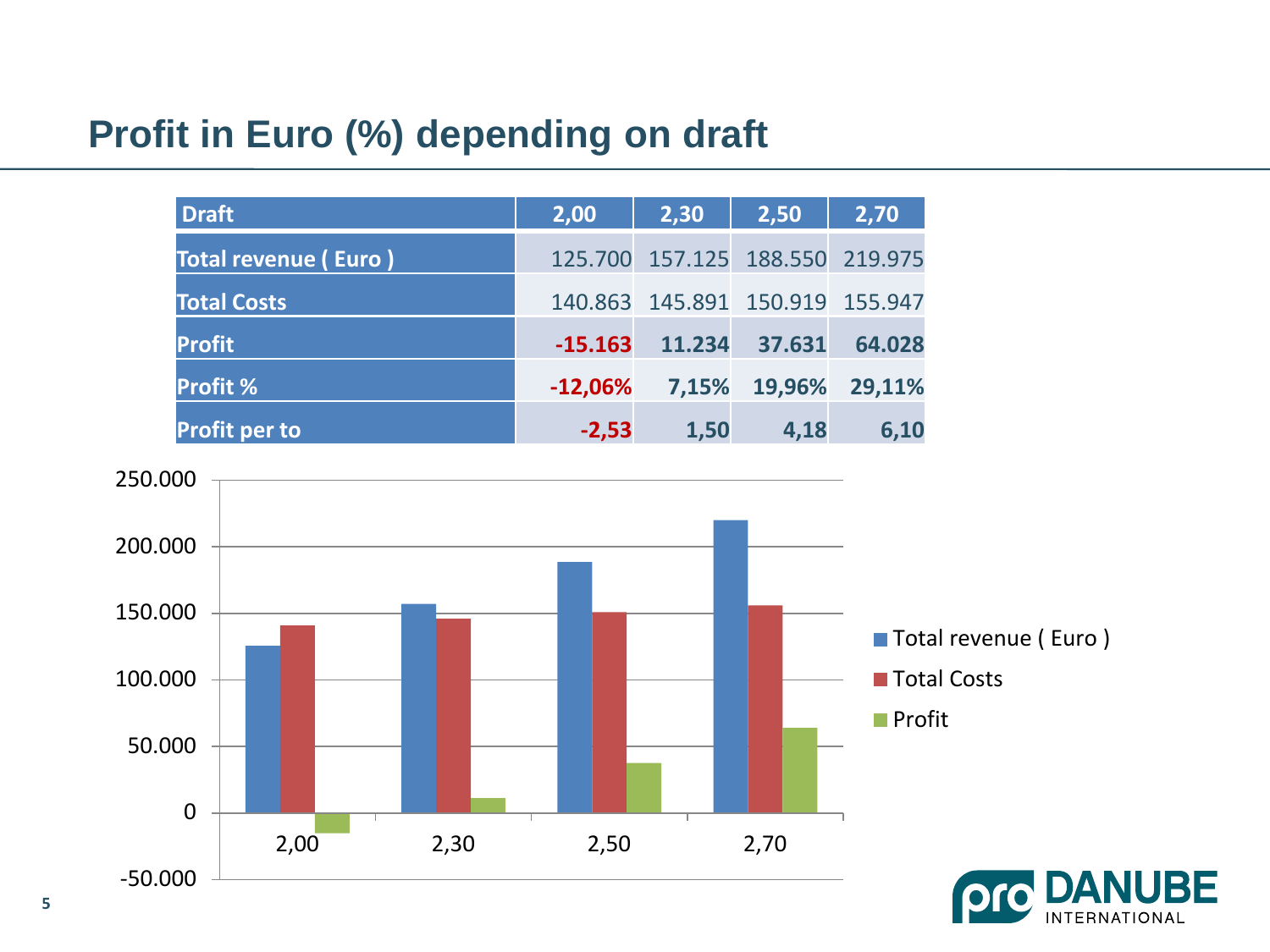# **Fairway depths during period 01.09 - 31.12.2012**

| <b>Sector</b>                   | <b>Km</b> | <b>Standard station</b> | <b>Calculation</b>          | <b>Requried gauge for Number of days at</b><br>having min. depth depths below 250<br>of 250 cm | cm |
|---------------------------------|-----------|-------------------------|-----------------------------|------------------------------------------------------------------------------------------------|----|
| <b>GERMANY:</b>                 |           |                         |                             |                                                                                                |    |
| <b>Pfelling</b>                 | 2303-2306 | Pfelling                | Depth $=$<br>Gauge -140 cm  | 390                                                                                            | 87 |
| Vilshofen-<br><b>Hofkirchen</b> | 2249-2261 | Hofkirchen              | Depth $=$<br>Gauge $-40$ cm | 290                                                                                            | 77 |
| <b>AUSTRIA:</b>                 |           |                         |                             |                                                                                                |    |
| <b>Kienstock</b>                | 2013-2015 | Kienstock               | Depth » Gauge               | 250                                                                                            | 53 |
| <b>Wildungsmauer</b>            | 1882-1897 | Wildungsmauer           | Depth $=$<br>Gauge+20 cm    | 230                                                                                            | 52 |

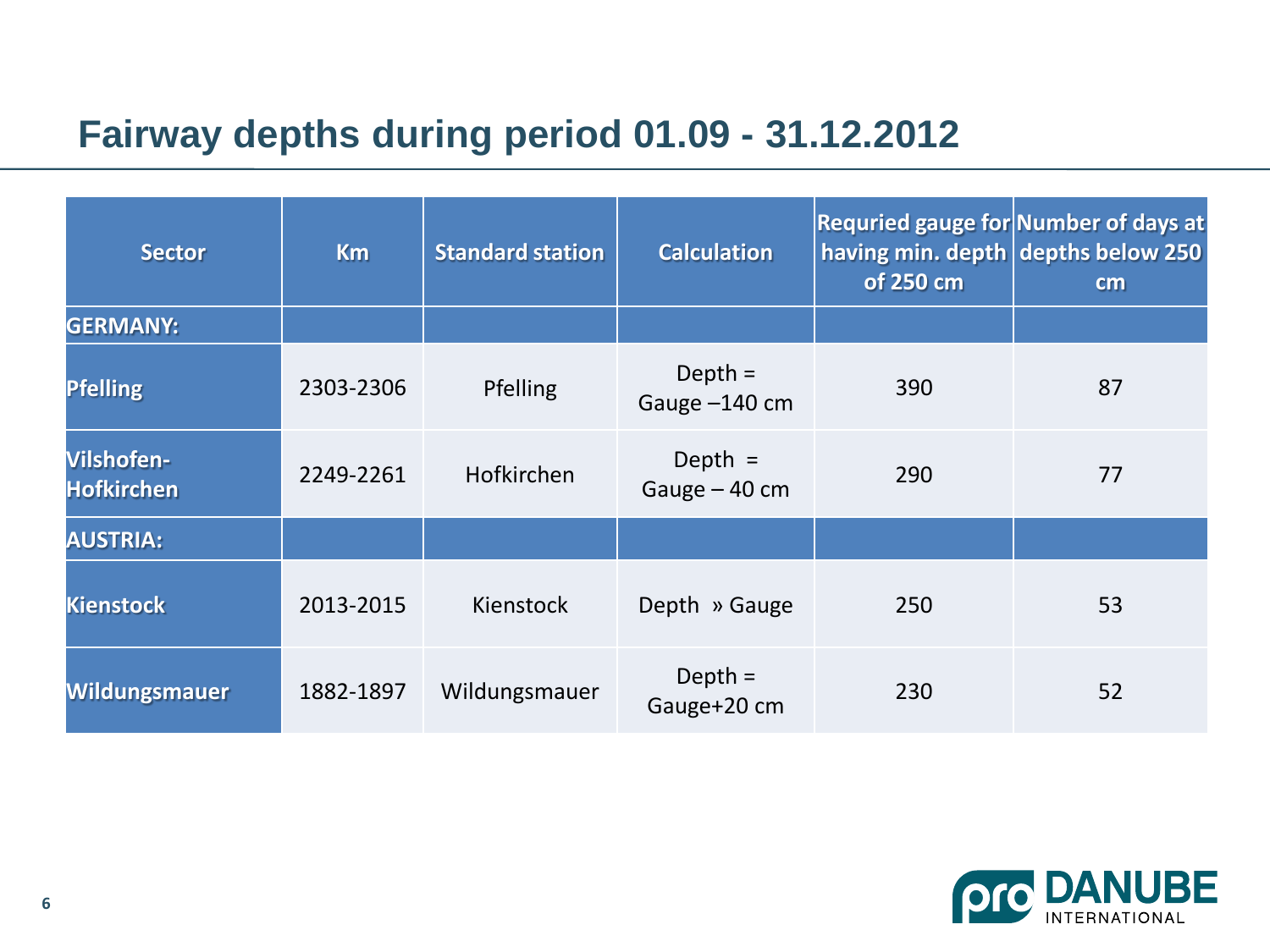# **Fairway depths during period 01.09 - 31.12.2012**

| <b>Sector</b>             | <b>Km</b>       | <b>Standard</b><br>station | <b>Calculation</b> | <b>Requried</b><br>gauge for min.<br>depth 250 cm | <b>Number of days</b><br>at depths<br>below 250 cm |
|---------------------------|-----------------|----------------------------|--------------------|---------------------------------------------------|----------------------------------------------------|
| <b>HUNGARY</b>            |                 |                            |                    |                                                   |                                                    |
| <b>Szob upstream</b>      | 1711, 3-1710, 7 |                            | Depth=Gauge+70cm   | 180                                               | 47                                                 |
| <b>Dötös</b>              | 1701,0-1700,0   | <b>Budapest</b>            | Depth=Gauge+75cm   | 175                                               | 46                                                 |
| <b>Nagymaros upstream</b> | 1698, 9-1697, 8 |                            | Depth=Gauge+60cm   | 190                                               | 55                                                 |
| <b>Horany</b>             | 1667, 5-1666, 8 |                            | Depth=Gauge+70cm   | 180                                               | 47                                                 |
| <b>Ujpesti</b>            | 1653,0-1651,8   |                            | Depth=Gauge+90cm   | 160                                               | 28                                                 |
|                           |                 |                            | Depth=Gauge+110cm  | 140                                               | 11                                                 |
| <b>Budapesta</b>          | 1638,4-1637,4   |                            | Depth=Gauge+120cm  | 130                                               | $\overline{4}$                                     |
|                           |                 |                            | Depth=Gauge+110cm  | 140                                               | 11                                                 |
| <b>Ercsi</b>              | 1615, 9-1615, 1 | Dunaujvaros                | Depth=Gauge+210cm  | 40                                                | 58                                                 |
| <b>Kulcs</b>              | 1590,7-1590,1   |                            | Depth=Gauge+230cm  | 20                                                | 23                                                 |
| <b>Dunaujvaros</b>        | 1581,5-1580,5   |                            | Depth=Gauge+230cm  | 20                                                | 23                                                 |
| <b>Dunaegyhaza</b>        | 1567, 3-1566, 4 | Dunaföldvar                | Depth=Gauge+320cm  | $-70$                                             | 42                                                 |
| Dunaföldvar upstream      | 1561,0-1560,0   |                            | Depth=Gauge+350cm  | $-100$                                            | 13                                                 |
| <b>Dunaföldvar</b>        | 1559,8-1559,7   |                            | Depth=Gauge+355cm  | $-105$                                            | 11                                                 |
| <b>Solt</b>               | 1558, 5-1557, 5 |                            | Depth=Gauge+385cm  | $-135$                                            |                                                    |
|                           |                 |                            | Depth=Gauge+315cm  | $-65$                                             | 42                                                 |
| Solt downstream           | 1555,8-1554,6   |                            | Depth=Gauge+365cm  | $-115$                                            | $\mathbf{1}$                                       |
|                           |                 |                            | Depth=Gauge+355cm  | $-105$                                            | 11                                                 |

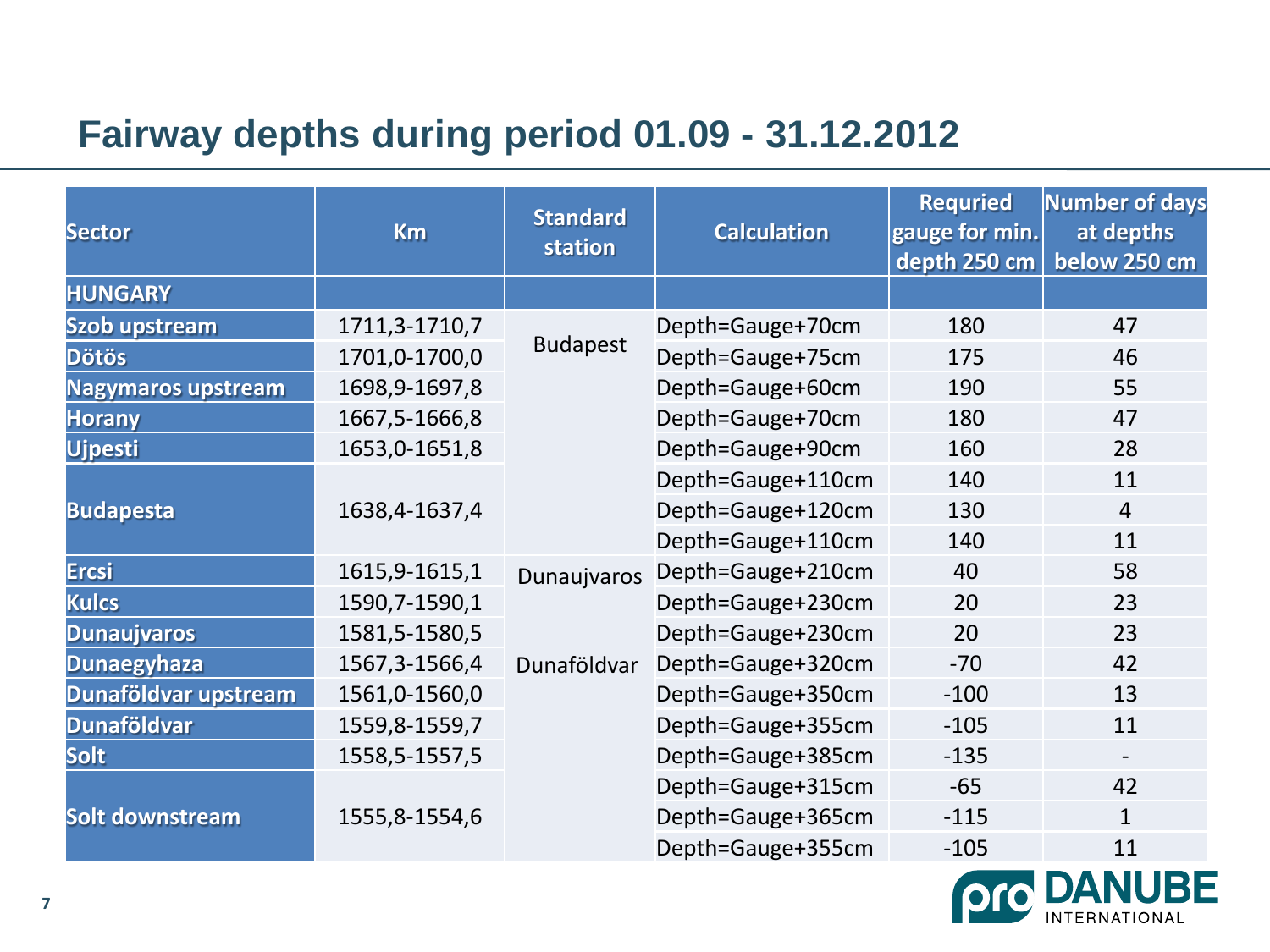# **Fairway depths during period 01.09 - 31.12.2012**

| <b>Sector</b>                       | <b>Km</b> | <b>Standard</b><br>station | <b>Calculation</b>               | <b>Requried</b><br>depth 250 cm | <b>Number of days</b><br>gauge for min. at depths below<br>250 cm |
|-------------------------------------|-----------|----------------------------|----------------------------------|---------------------------------|-------------------------------------------------------------------|
| <b>BULGARIA</b> /<br><b>ROMANIA</b> |           |                            |                                  |                                 |                                                                   |
| <b>Băloiu</b>                       | 629       | Corabia                    | Depth = Gauge + 225 cm           | 25                              | 21                                                                |
| Liuta-Milka                         | 568       |                            | Depth = Gauge + $150$ cm         | 100                             | 68                                                                |
| <b>Belene</b>                       | 563       | Zimnicea                   | Depth = Gauge + $120$ cm         | 130                             | 80                                                                |
| <b>Vardin</b>                       | 543       |                            | Depth = Gauge + $190$ cm         | 60                              | 30                                                                |
| Gâsca upstream                      | 538       |                            | Depth = $Gauge + 190 cm$         | 60                              | 30                                                                |
| <b>Batin</b>                        | 528       |                            | Depth = $Gauge + 210 cm$         | 40                              | 58                                                                |
| <b>Batin downstream</b>             | 523       | Giurgiu                    | Depth = Gauge + 265 cm           | $-15$                           | 17                                                                |
| <b>Riahovo (Mishka)</b>             | 455       |                            | Depth = Gauge + 300 cm           | $-50$                           | 6                                                                 |
| Oltenița aval (Popina)              | 420-424   | Oltenita                   | Depth = Gauge $+240$ cm          | 10                              | 8                                                                 |
| Cernavodă upstream                  | 345-305   |                            | Cernavodă Depth = Gauge + 200 cm | 50                              | 78                                                                |

CROATIA/SERBIA:

During the investigated period, fairway depths were above 250 cm, but in several other periods, the sectors Apatin (km 1405-1401), Mohovo (km 1310-1308) and Novi Sad (km 1269- 1268, km 1266-1265 and km 1248) caused restrictions

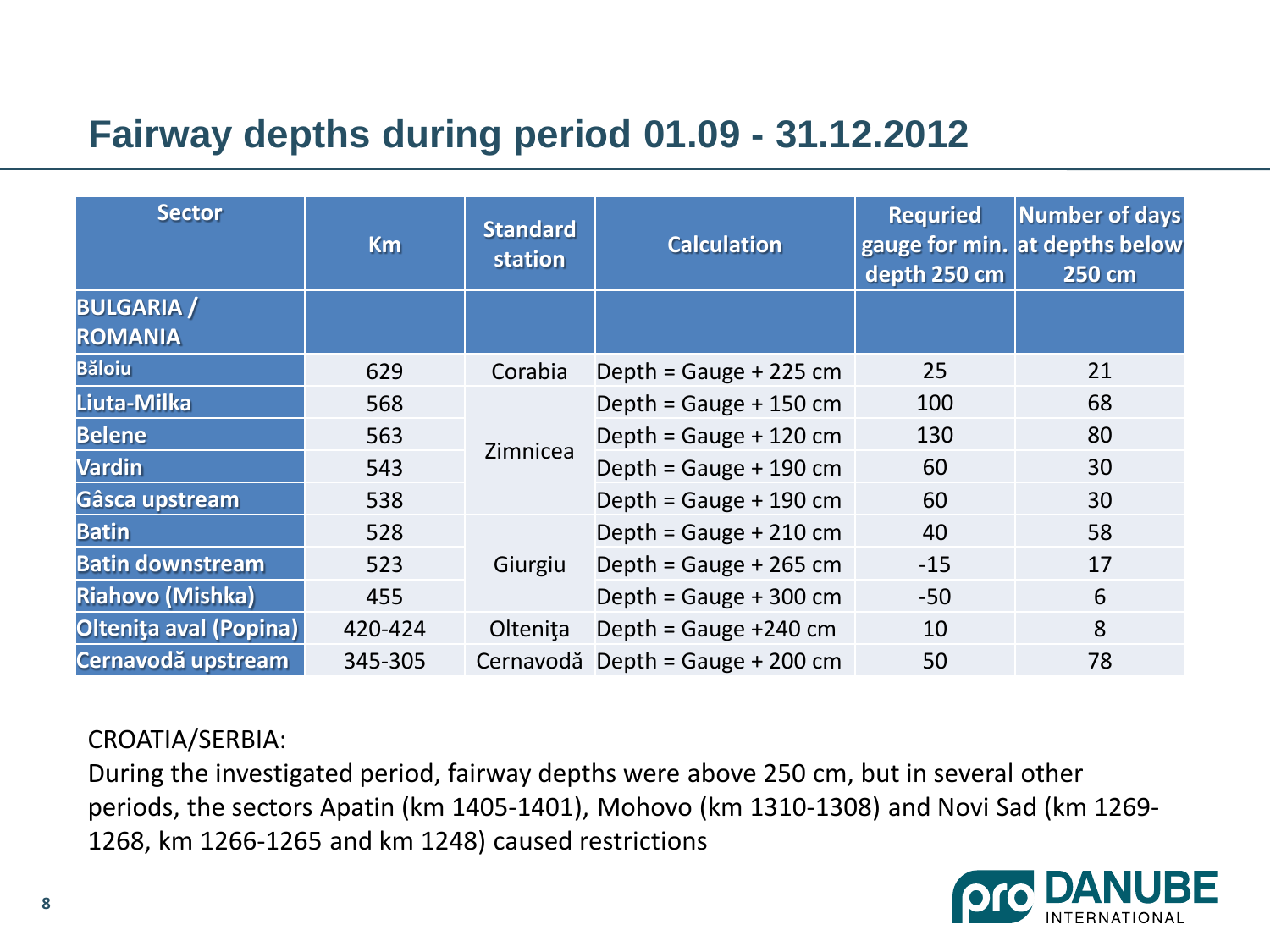# **Draft of Navrom convoys which left Constanta**

| <b>Date</b> | Cargo        | <b>Destination</b>        | <b>Draft</b>       |
|-------------|--------------|---------------------------|--------------------|
| 23.08.2012  | Coal         | Hungary                   | $1,75$ m           |
| 04.09.2012  | Phosphate    | Austria                   | $1,80$ m           |
|             | Coal         | Hungary                   | 1,90 m             |
| 06.09.2012  | Phosphate    | Austria                   | 1,95 m             |
| 07.09.2012  | Phosphate    | Austria                   | 1,95 m             |
|             | Coal         | Hungary                   | 2,00 m             |
|             | Coal         | <b>Bulgaria (Russe)</b>   | $2,35 \, \text{m}$ |
|             | Soybean meal | <b>Bulgaria (Svistov)</b> | 2,00 m             |
| 09.09.2012  | Coal         | <b>Hungary</b>            | $2,15$ m           |
| 10.09.2012  | Coal         | <b>Hungary</b>            | $2,15$ m           |
| 11.09.2012  | Coal         | <b>Bulgaria (Russe)</b>   | $2,45 \; m$        |
|             | Coal         | Hungary                   | $2,05$ m           |
| 22.09.2012  | Coal         | Hungary                   | $2,15$ m           |

Navrom lost more than 150.000€ in revenues when operating these convoys

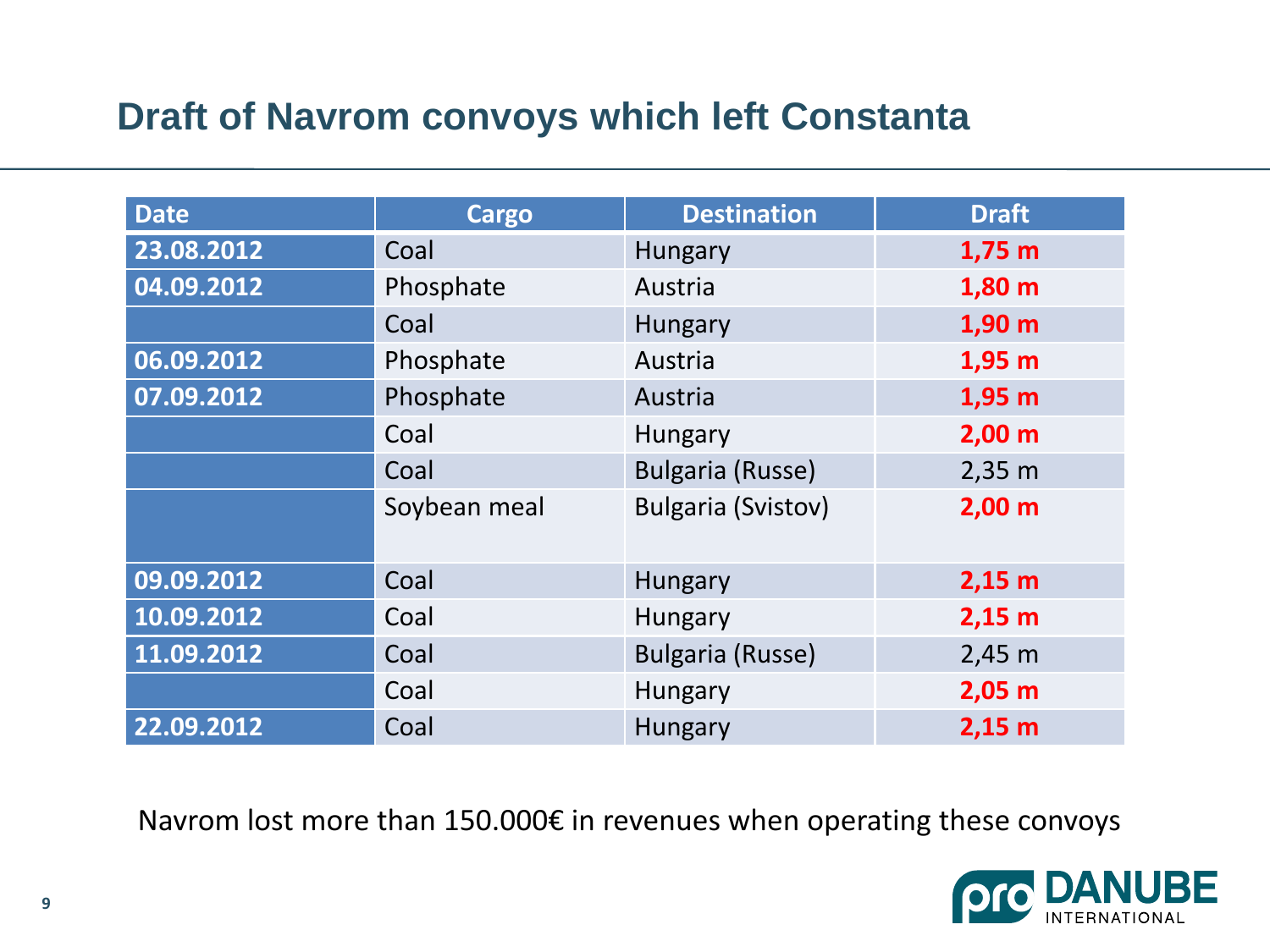# **Conclusions**

- There was a high number of days with a fairway depth below 250cm despite favourable water conditions in the investigated period
- This clearly shows significant shortcomings in waterway maintenance on several sections of the Danube
- The failure in waterway maintenance results into direct financial losses for the barge operators or reduce significantly their earnings
- The transport users become deprived of the cost advantages of barge operations, are effected by delays in the supply and consequently have to pay higher transport costs which reduces their own competitiveness
- Without proper maintenance barge operators cannot earn depreciation of modern equipment consequently there is only maintenance investment (hardly any room for innovation except cost advantages of LNG can be exploited)
- Competitive and sustainable Danube transport requires:

#### **PROPER FAIRWAY MAINTENANCE AND GUARANTED MINIMUM FAIRWAY DEPTHS OF AT LEAST 2.5 m** which must be ensured **IMMEDIATELY**

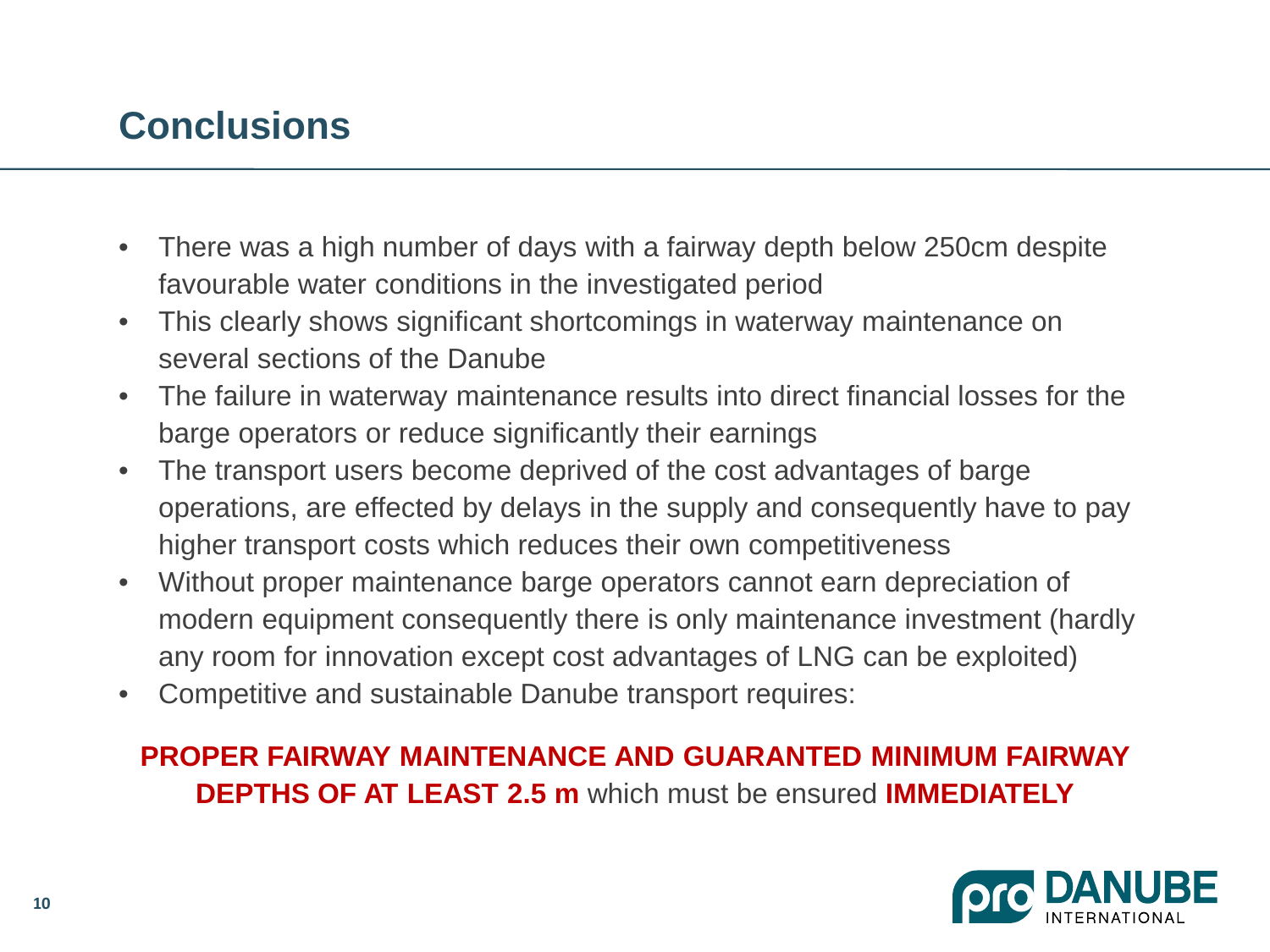#### **Low water periods cannot be avoided but…**



# **… safe and cost-efficient transport can be ensured if all Danube States would respect the existing international regulations**

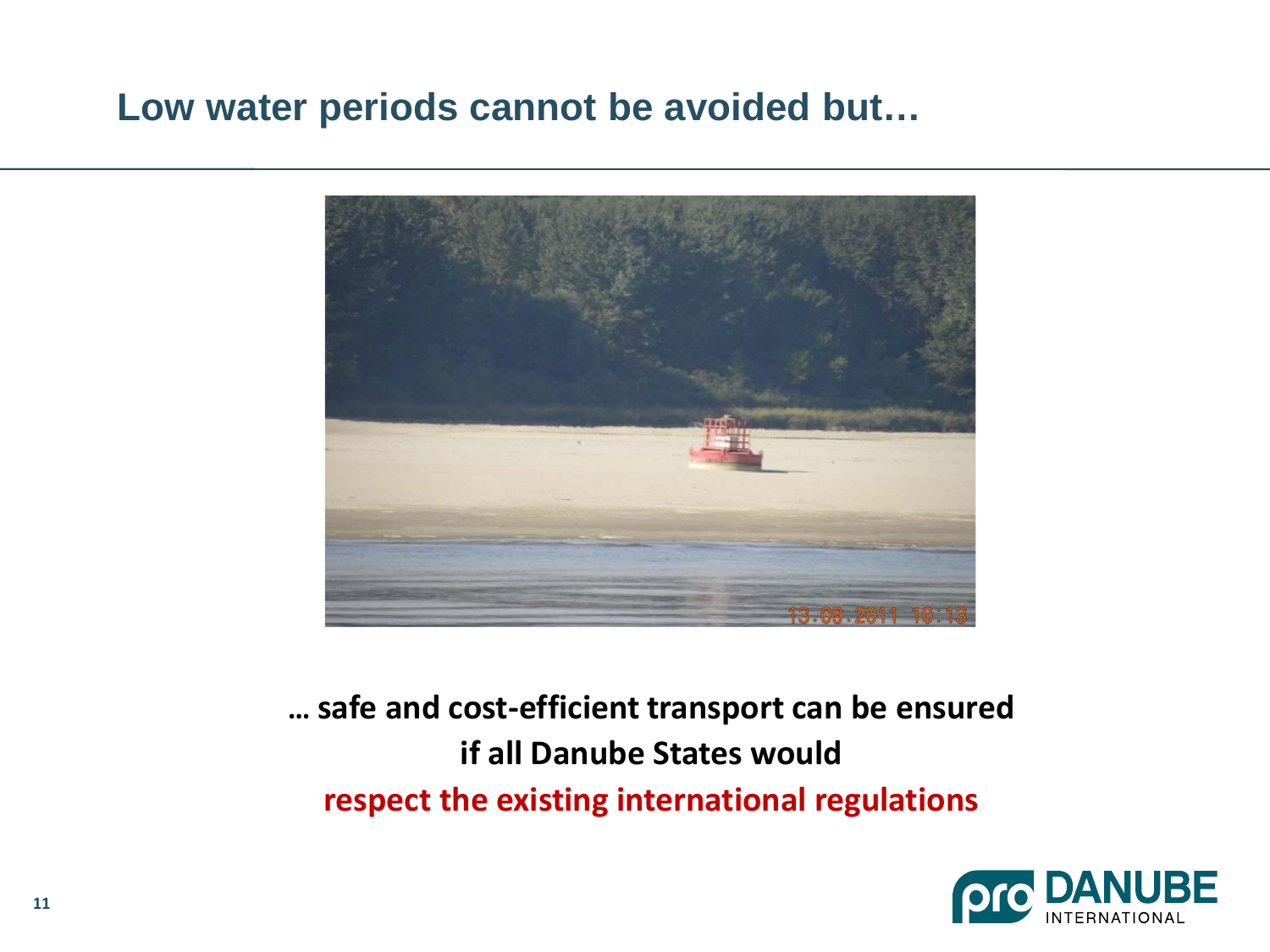#### **… unnecessary administrative barriers for river shipping companies will be removed**

Romania: excessive formalities and fees for customs and other authorities causing additional costs and waiting times, e.g. :

- Obligation to use T2L document for national cargo transport
- Restrictive opening hours of custom offices in several important ports(e.g. Cernavoda)
- Tariff scheme of Canal Administration ACN punishes operators when using additional barges for compensation of low water conditions (charging system per ton capacity instead of cargo tons)
- Unique fees and procedures in Europe imposed by RNA/Harbor masters "services" like:
	- traffic supervision and control of safety of navigation
	- to allow ship repairs
	- for arrival/departure in Romanian ports
	- for authorization/approval/supervision of vessels bunkering
	- for annual endorsement of operation permit

Hungary: restrictions concerning the size of the ship convoy

Bulgaria: problems with custom clearance caused by restrictive opening hours